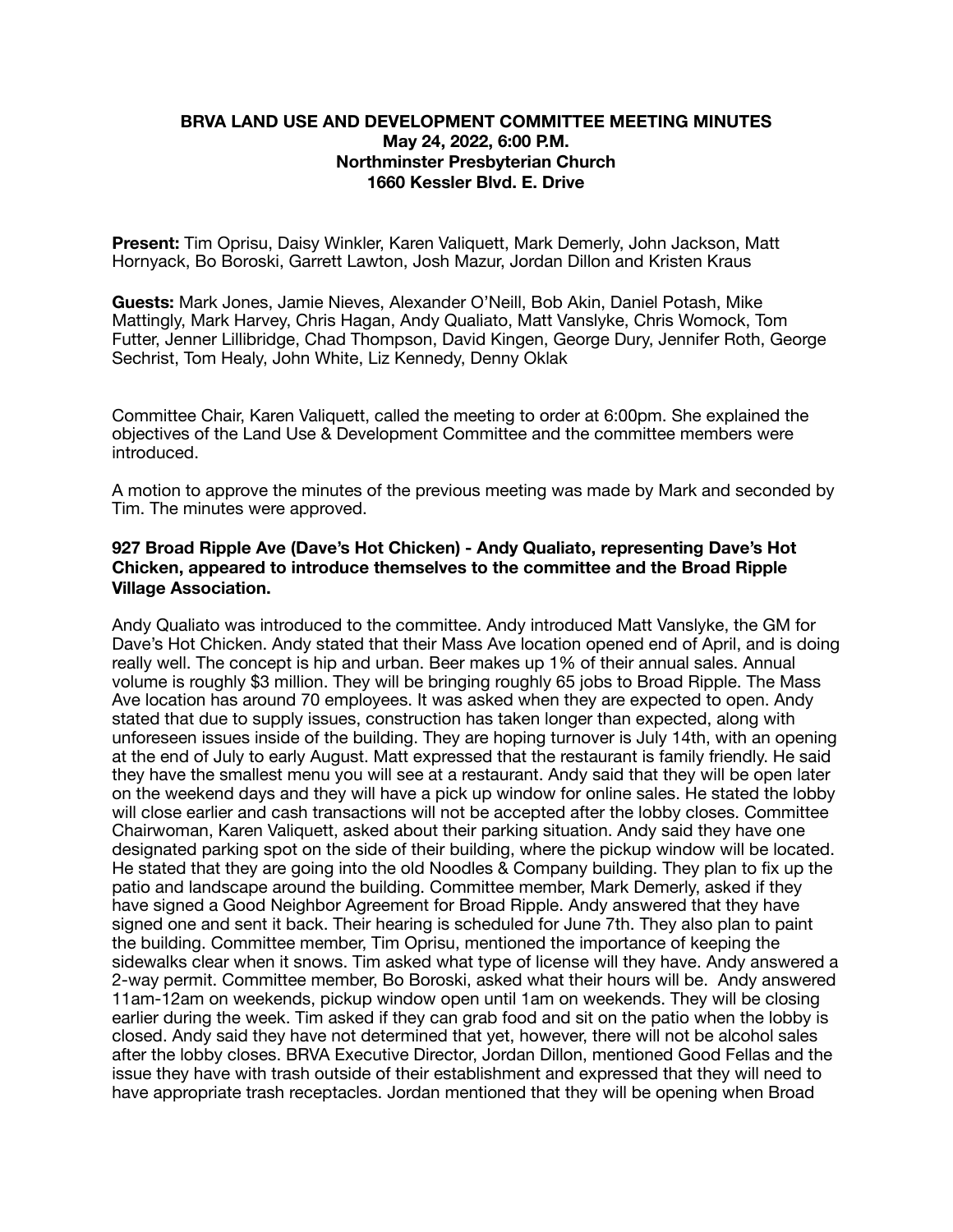Ripple Avenue shuts down. She will make sure they have the traffic plans so they can prepare. Bo mentioned the dumpster and suggested finding another spot for it, so that it opens up two additional parking spots. Mark highly recommended that they enclose the dumpster and suggested putting art on the dumpster as well. Bo expressed it's a great spot for them. Andy mentioned that they have a graffiti artist from LA coming to do some artwork on the building. Karen suggested that they install a security camera system. Andy said they will have two cameras up front and one in the back with new lighting as well. Jordan suggested they use B-Link, a technology that the BRVA is suggesting to all Broad Ripple establishments to use, for enhanced public safety.

**6379 North College Ave (Broad Ripple Fire Station) - David Kingen representing NDZA on the petition filed for rezoning of property from MU-1 to SU-9 to provide for a fire station; a variance to provide for a fire station in the Floodway Fringe district (not permitted), a surface parking lot with a 10-foot setback from College Avenue (25-setback required) and a 60-foot wide driveway (maximum 24 feet permitted); approval of a Subdivision plat to known as 6379 North College Plat, dividing 1.06 acres into two lots. Case #2022-CZN-825 / 2022-CVR-825 / 2022-CPL-825, Hearing Date: May 26, 2022** 

David Kingen and Chris Hagan were introduced for the follow up presentation. Karen noted that she is not voting, due to her company's involvement with the project, but she will facilitate the presentation. Karen made note that the presentations must not go over ten minutes before it is opened to the committee and public.

David highlighted the following changes that were made since the previous meeting in April:

- The parking entrance from College Ave was eliminated.
- Two parking spaces from the apparatus approach were eliminated.
- The brick piers and fence are continued around the front of the station to connect with the building.
- An automatic gate has been added to the east parking lot entrance.
- There are now 13 parking spaces.
- Expanded planting area and sidewalk

Karen opened it up to the committee. Tim asked about the extension of the sidewalk from the legion, and if they have spoken to anyone at the legion. David answered that the legion is aware of the request. Mark also expressed the need to extend the sidewalk. Mark spoke about the topography across the street and asked if they are losing an opportunity to match the topography, in order to include parking. David expressed that they did lose two parking spaces in the newest proposal. Karen asked if the city bought just the property that they are plotting? David answered that the lodge still owns the parcel that they sit on.

Karen opened it up to the public. Tom Healy pointed out the South side of the parking lot and the brick pillars. He asked if there is there a fence along the South side of the parking lot. Chris answered there is a gate to the parking lot, rendering is not showing it. Karen asked the public if anyone had any further questions or comments. No further comments.

Karen turned it back over to the committee. Bo asked how many people will be in the fire station at the same time. Chris answered 6-10 people at a time. Committee member, Josh Mazur, moved to support the project, Matt Hornyack seconded. Motion passed unanimously.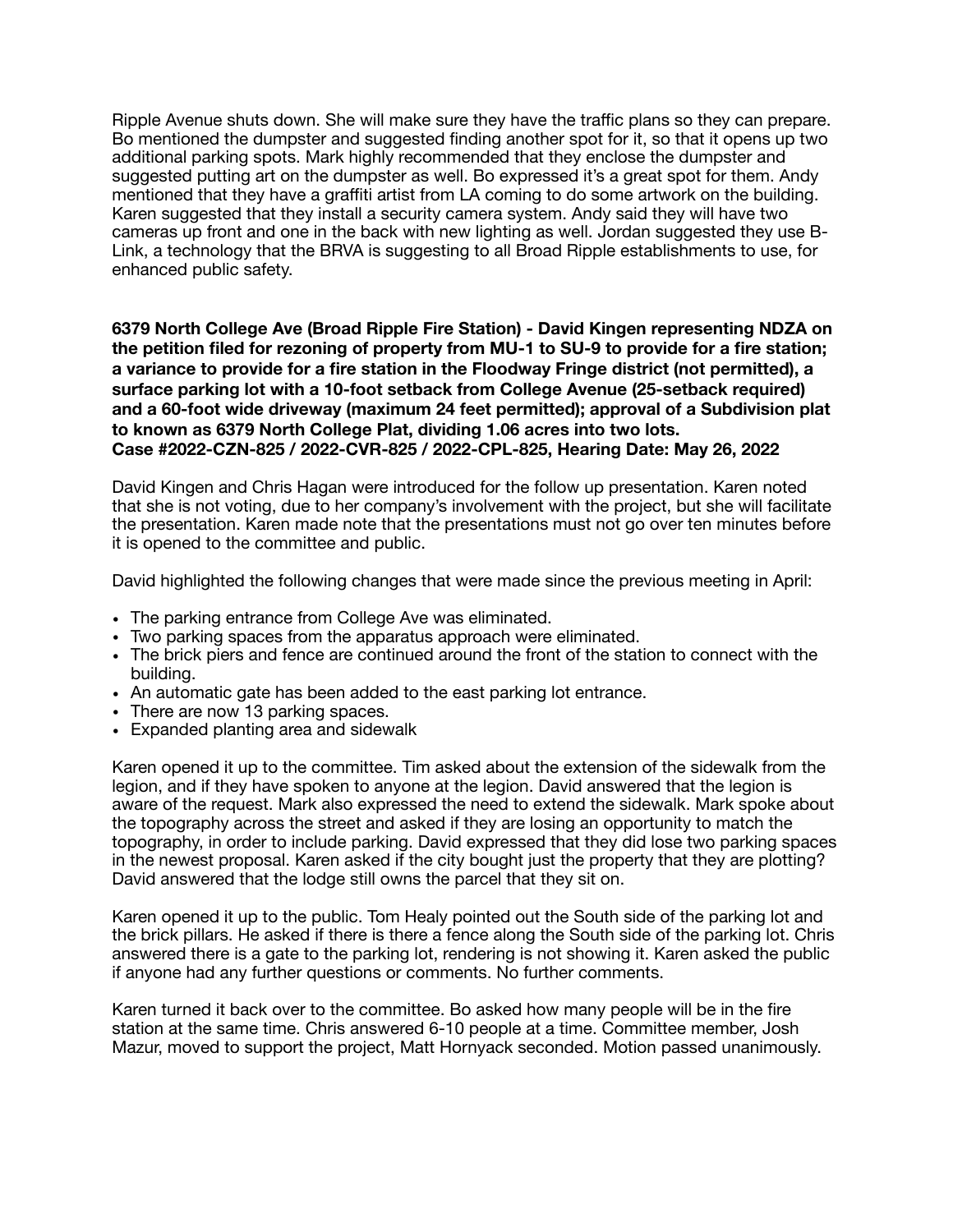**6548, 6552, 6556 Cornell Ave. And 6535 Ferguson St. (Avenue Development) - Misha Rabinowitch representing BR HQ Real Estate with a presentation for rezoning 0.80 acre of the property from MU-2 and D-4 districts to the MU-2 district; variance of Use and Development Standards of the Consolidated Zoning and Subdivision Ordinance to provide for a Medium Mixed-use building type (not permitted on pedestrian frontage type), a surface parking lot along Ferguson Street with a two-foot setback (not permitted, minimum 50-foot setback required), with 49 parking spaces (75 parking spaces required). Case #2022-CZN-821 / 2022-CVR-821 / 2022-CVC-821, Hearing Date: May 26, 2022**  *(postponed to June)*

Misha passed out updated materials, opened up the presentation and introduced Mike Mattingly with Avenue Development. Misha spoke about the project. Proposal is to rezone three of four parcels to MU-2 and two variances related to parking. They are building a surface parking lot off of Ferguson. The number of parking spots proposed is 45, and the requirement is 79. Misha stated that they will be focusing on the comments and concerns from the last meeting. He stated that this project is bringing 80-100 jobs to Broad Ripple, with a well established restaurant group. Misha turned the presentation over to Mike. Mike said that Avenue Development has taken a lot of the feedback from the last meeting. He mentioned that they are relocating their headquarters from Keystone at the Crossing to Broad Ripple. Mike said that Avenue Development is a Senior Living housing development. He stated that they made adjustments to the surface parking lot, to include more compact cars and established transitions from the parking lot to the building. They spoke with Mr. White, who owns the property next to the project, and how they will accommodate his driveway. They plan to create a 10-foot concrete driveway for Mr. White. The design of the project will play into the neighborhood, with an urban village feel that we are starting to see more of in Broad Ripple.

Mike went over the following updates that were made to the project, based off of the feedback from the April meeting:

## **• Front Improvements:**

- Property set back behind current properties
- 100' Monon/building
- 60' Cornell centerline/building
- 8' curb/walk, 5' walk, 12' walk/wall
- 20-25' patio/building

## **• Back Improvements:**

- 185' Ferguson sidewalk/building
- 200' Ferguson (west) neighboring structure/building
- 170' Ferguson centerline/building
- 50' Ferguson sidewalk/parking stall

Mike also added that the building is not as boxy. They made the drive aisle smaller to give more green space. They have also added some art structures. Additionally, they added more color to the building and balconies on the back side.

Mike mentioned the back alley being unimproved and almost impossible for transit.

Karen asked what is the height of the 3rd floor to the 4th floor. Mike answered 42 feet. Karen asked Mark to share heights of other projects in the area. Just Pop In is 40 feet to top of the roof. Park 66 street roof line is between 47 to 51 feet high and corner height is 60 feet. Bike Line is around 35 feet. Bo asked about the number of parking spots. Mike answered parking on site is 45 spots and 4 spots on the street, making it 49 total. Mike mentioned that they cannot account for the street parking. The requirement is 58 spots for the office parking and 17 spots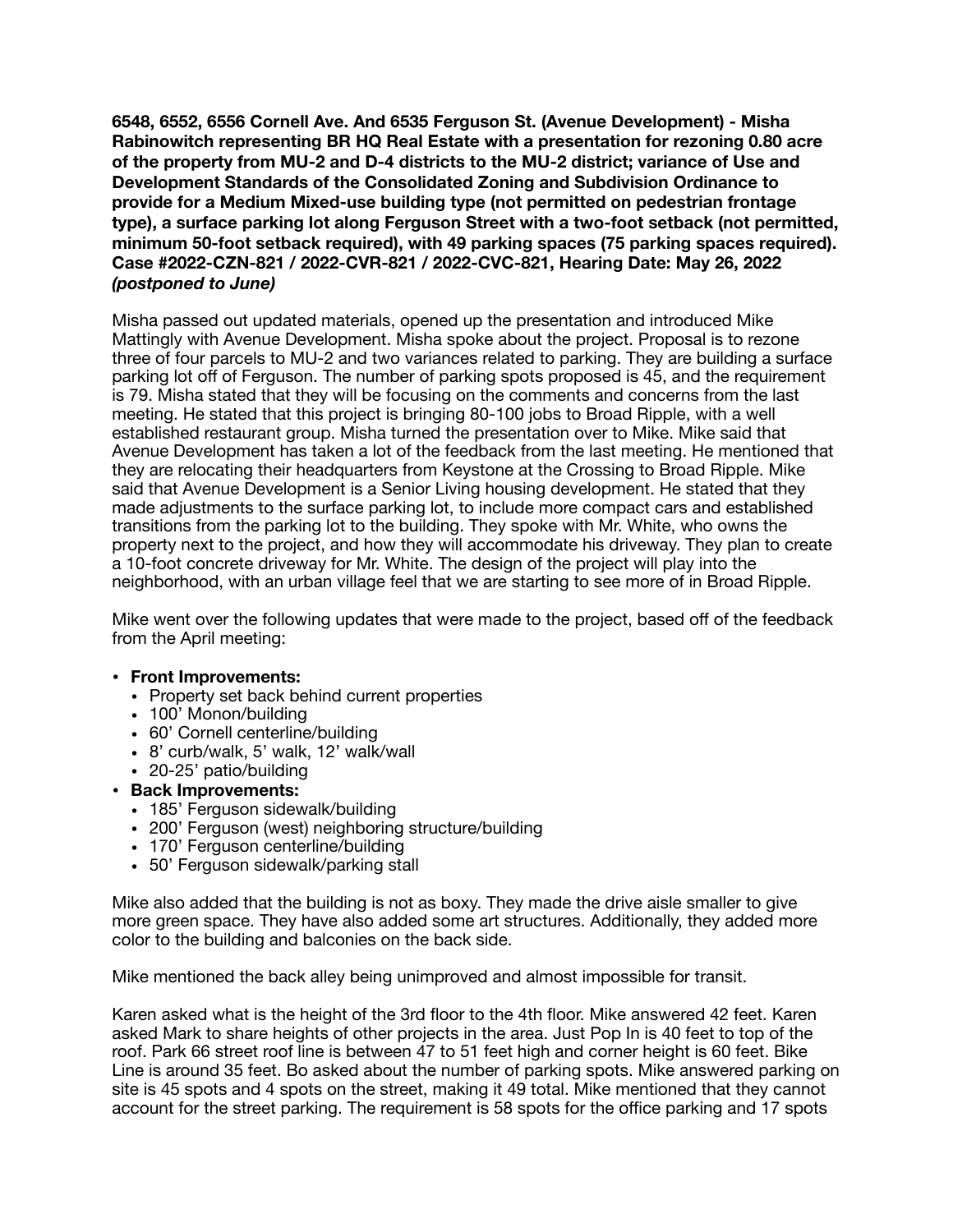for the restaurant. Bo asked about the employee count and if the 80-100 count is including office and restaurant employees. Mike answered it's only office, not including the restaurant employees. Mike mentioned that the median income for Avenue Development is \$125,000.

Karen opened it up to the committee. Tim asked about restaurant staff and not using the available parking, Mike answered yes. Tim asked where is trash pickup. Mike said they are centralizing it on the inside of the parking garage. Mark asked about the one way in & out of the parking lot and garage, he stated that 18 feet encourages a two way, not a one way. Mike said it's actually been revised to 16 feet. Mark suggested that they make it even smaller, down to 12 feet. Mark also suggested that they make an art wall off of Ferguson and add more vegetation. Mike said they are very open to that and open to having dialogue with neighbors. Mark asked what if they did not get vacation of the alley. Misha said vacating it is essential, but they are open to reserving it to the public for public use. Mark expressed that he would still like to see more creativity and material on the building to help blend with the Broad Ripple vision. Mark expressed utilizing different materials to break up horizontal lines and the brick. Karen expressed that she appreciated their efforts on reaching out to the neighbors. John asked about placing more trees and landscaping. Mike said they plan to put back as many as they can fit with out encroaching on the space. John mentioned that there are one story buildings surrounding the project and asked how are they going to work on transitioning the building. John also expressed that he does want to give up the alley. Bo mentioned his disappointment in the building and expressed that it does not fit with the Broad Ripple vision. Feels like it should be on 96th and Keystone. Misha made mention of the Madera building and the River House building not being much different. Bo said he would like to see a more thoughtful approach on the aesthetics as it relates to Broad Ripple. Josh said that he does not disagree with anything Bo just said and suggested use of other materials as well.

Karen opened it up to the public. Jennifer Roth spoke, she works on Ferguson. She stated that she agrees with Bo and John. She made mention that Westfield Blvd gets really backed up. Jennifer expressed that her main concern is that the office portion of the project will open early and fill the parking on the streets, leaving no parking for their clients. She is concerned that they will lose clients and it will cause a burden to businesses in the area. Denny Oklak spoke, he owns the building at 66th and Cornell and is the former Chairman and CEO of Duke Realty. He expressed his concern on the parking and stated that the area cannot handle the amount of people coming in. Mark Jones spoke, he owns the preschool across the street. He expressed his concern about parking as well. He made mention that they (the preschool) were required to have a certain amount of parking when they were building the preschool. Liz Kennedy spoke, she is a therapist in an office off of Ferguson. She stated that parking is also her main concern. She stated that she grew up in Broad Ripple and that parking has never been easy. She expressed the same concern as Jennifer Roth, that it will be hard on their business and clients. Tom Healy stated that he echos John's concerns and the building doesn't scream Broad Ripple. He also stated that these issues can be sensitively dealt with, however, they are substantial issues. Tom urged the BRVA to ask for a 30 day continuance.

Karen gave the presenters a chance to respond to the public's concerns. Misha responded and said that they appreciate their comments. He expressed that parking has always been a concern in Broad Ripple and mentioned the transit bus line system as an alternate option for transit. Misha stated that Broad Ripple has the nighttime visitors, but not enough office tenants to sustain the daytime. He stated that there has to be a compromise. Always a place for the bungalows in Broad Ripple, but the community needs the larger buildings in order for Broad Ripple to develop. Misha said that this development would bring a lot of individuals that would live and work in Broad Ripple, therefore bringing a lot of economic development to Broad Ripple. Misha stated that they can work on the architectural requests. He said that their hearing is set for this Thursday and they would like to move forward, but they will follow the committee's lead.